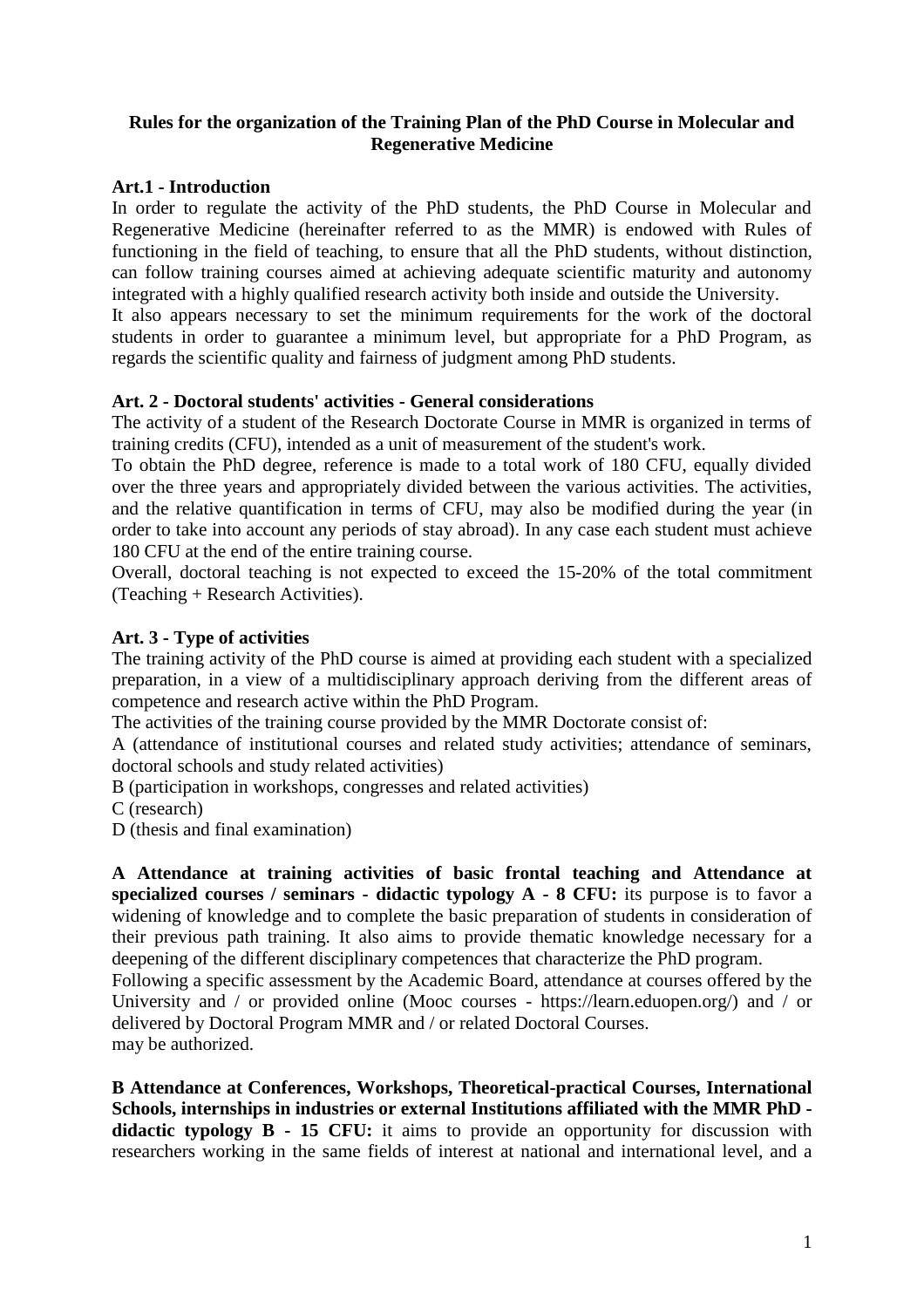moment of verification of the application of scientific knowledge and methodologies useful for the doctoral student's research activity.

#### **C Research activity on the chosen topic for the doctoral thesis (didactic typology C, 150 CFU:** this activity is carried out through laboratory activities, individual study, bibliographic research and is aimed at the development of original methods for the solution of problems related to the selected research activity.

**D Elaborate drafting and final examination (7 CFU - didactic typology D).**

# **Art. 4 - Verification of attendance at educational activities**

At the end of each year of the course, the student will have to present a registry in which he will periodically record the didactic activity carried out in relation to the types A (see table below).

The knowledge resulting from the attendance of the courses that assign credits of type A can be evaluated either **by the course teacher**, or by the student's academic tutor, or by developing a paper on a topic agreed with the student's academic tutor or with the course professor. The exception is the online MOOC courses which must be certified by the relative certificate of attendance.

Participation in type B educational activities must be certified by a certificate of attendance.

| PhD in MOLECULAR AND REGENERATIVE MEDICINE - Cycle |                   |                                                 |  |                                                                                                                                                       |
|----------------------------------------------------|-------------------|-------------------------------------------------|--|-------------------------------------------------------------------------------------------------------------------------------------------------------|
| Year/month/day                                     | Activity<br>(A;B) | Title<br>(title of Course, Seminar,<br>Meeting) |  | Hours Signature<br>$% \left( \left( \mathcal{A},\mathcal{A}\right) \right) =\left( \mathcal{A},\mathcal{A}\right)$ of<br>the<br>referent activity (A) |
|                                                    |                   |                                                 |  |                                                                                                                                                       |
|                                                    |                   |                                                 |  |                                                                                                                                                       |
|                                                    |                   |                                                 |  |                                                                                                                                                       |
|                                                    |                   |                                                 |  |                                                                                                                                                       |
|                                                    |                   |                                                 |  |                                                                                                                                                       |
|                                                    |                   |                                                 |  |                                                                                                                                                       |
|                                                    |                   |                                                 |  |                                                                                                                                                       |
|                                                    |                   |                                                 |  |                                                                                                                                                       |
|                                                    |                   |                                                 |  |                                                                                                                                                       |
|                                                    |                   |                                                 |  |                                                                                                                                                       |
|                                                    |                   |                                                 |  |                                                                                                                                                       |
|                                                    |                   |                                                 |  |                                                                                                                                                       |
|                                                    |                   |                                                 |  |                                                                                                                                                       |
|                                                    |                   |                                                 |  |                                                                                                                                                       |
|                                                    |                   |                                                 |  |                                                                                                                                                       |
|                                                    |                   |                                                 |  |                                                                                                                                                       |
|                                                    |                   |                                                 |  |                                                                                                                                                       |
|                                                    |                   |                                                 |  |                                                                                                                                                       |
|                                                    |                   |                                                 |  |                                                                                                                                                       |
|                                                    |                   |                                                 |  |                                                                                                                                                       |
|                                                    |                   |                                                 |  |                                                                                                                                                       |
|                                                    |                   |                                                 |  |                                                                                                                                                       |
| Signature of PhD Student                           |                   |                                                 |  |                                                                                                                                                       |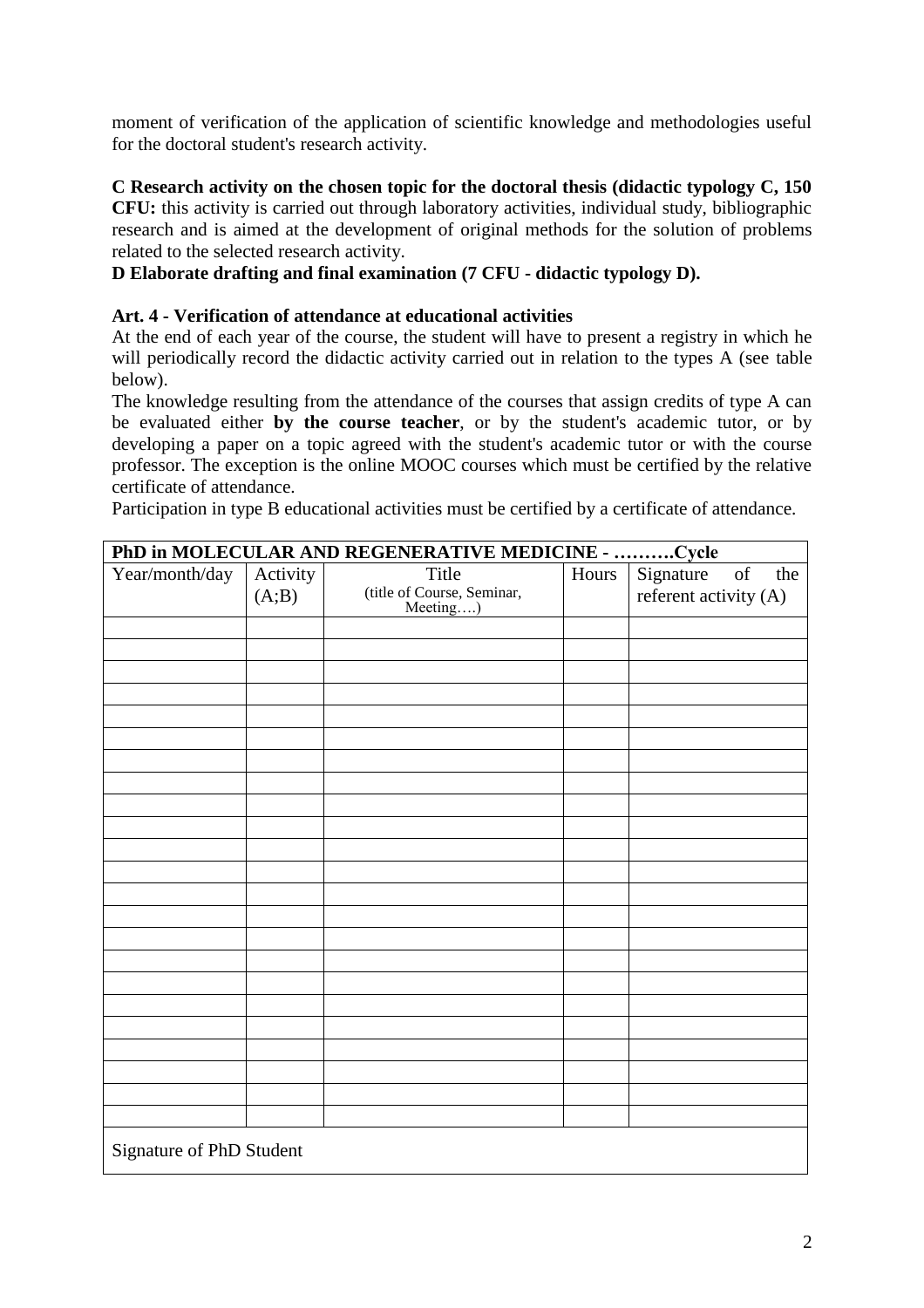Signature of Tutor

Signature of PhD Coordinator

#### **Art. 5 - Periodic verification of the student's activities**

At the end of each year, the student must also present a summary report of the entire activity carried out, according to the attached facsimile. This report will be submitted for approval by the MMR PhD Program Board.

The verification of the types of activities C and D (the latter obviously limited to the third year) is left to the PhD student's academic tutor, who must countersign the activity register.

| PhD in MOLECULAR AND REGENERATIVE MEDICINE - Cycle - Year |                               |  |
|-----------------------------------------------------------|-------------------------------|--|
| Activity                                                  | Brief summary of the activity |  |
| $\overline{A}$                                            |                               |  |
| $\, {\bf B}$                                              |                               |  |
| $\overline{C}$                                            |                               |  |
| ${\bf D}$                                                 |                               |  |
| $\overline{E}$                                            |                               |  |
| Signature of PhD<br>Student                               |                               |  |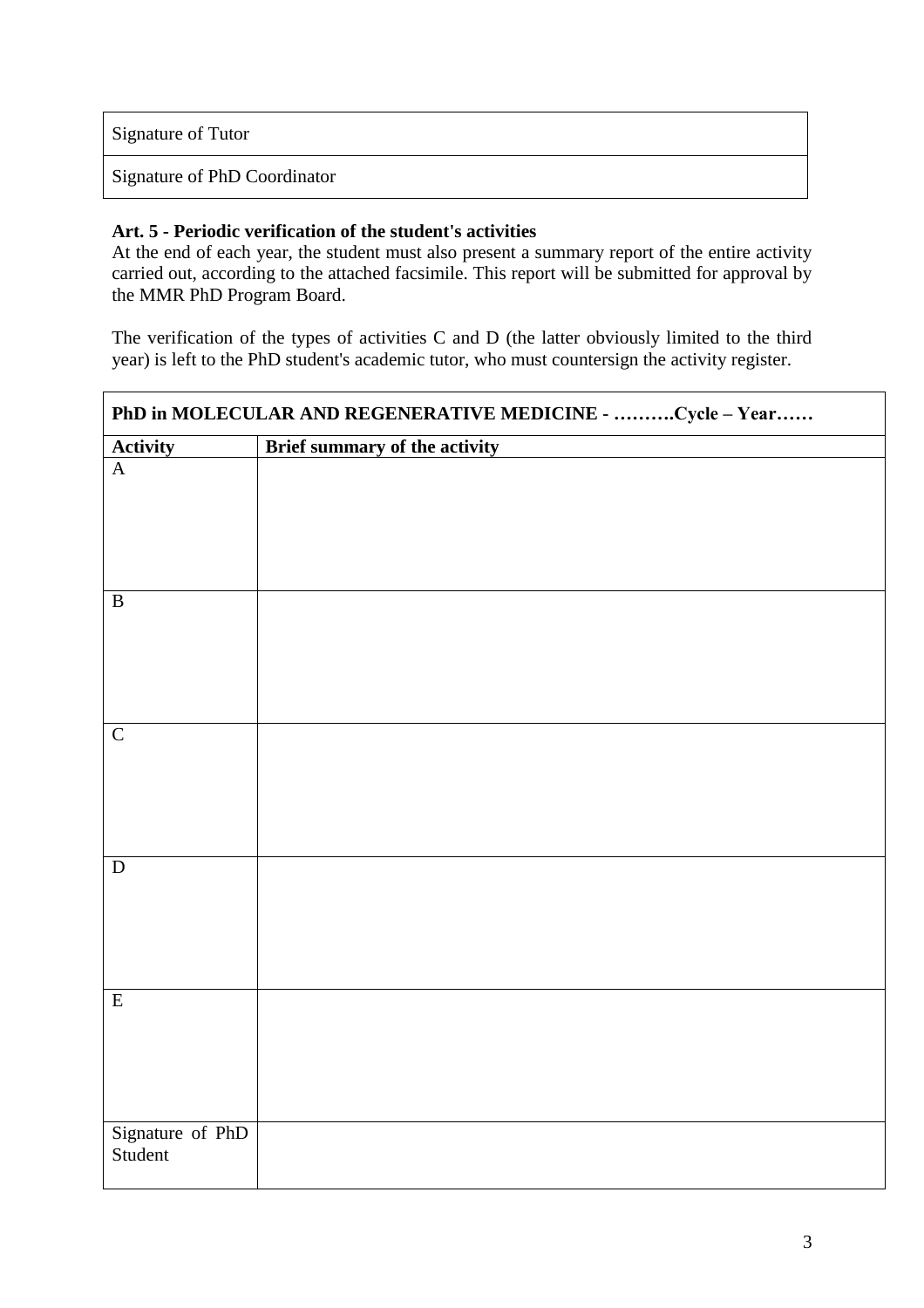| Signature<br>Tutor<br>of        |  |
|---------------------------------|--|
| Signature of PhD<br>Coordinator |  |

In order to guarantee the maximum efficacy of the training activity foreseen by the PhD Program, the didactic activity and the ongoing checks of the doctoral students' work can be organized as follows:

**I year -** The first year is mainly dedicated to the expansion of the cultural bases and orientation towards the specific research area that will be the subject of the doctoral thesis. Therefore, upon indication of the Academic Board, each student will attend teaching modules and will also be stimulated the participation in seminars, schools and conferences of interest in the scientific areas that characterize the PhD Course (type of activity A and B) and the activity research will be started (activity type C). As a rule, didactic activity related to types A and B should not be less than 5 CFU and not higher than 18 CFU.

Admission to the second year is subjected to: 1. Presentation of the records of the activities carried out, countersigned by the tutor. 2. Oral presentation to the Academic Board in October of each year of the activity to be highlighted: participation in the planned courses, attendance of the laboratories and departmental structures, the scope and purpose of the activity of research in which the student is involved, activity scheduled for the second year. 3. Achievement of at least 50 CFU typology C and at least 5 CFU typology A-B. In case of failure to achieve the aforementioned credits and the presentation of the activity carried out, the situation of the PhD student will be submitted to the Council of Teachers who will evaluate the recovery of the activities. In cases in which no recovery is possible, the expulsion of the PhD student from the Course and from the use of the Scholarship may be prefigured.

**II year** - The second year **provides for** the definition of the specific research topic of each student (if not carried out in the first year) and the achievement of preliminary results of the research started. As a rule, didactic activity related to types A and B should not be less than 7 CFU and higher than 10 CFU.

Admission to the 3rd year - It is subjected to: 1. Presentation of the registers of the activities carried out, countersigned by the tutor. 2. Presentation, in the form of a scientific article, of the activity carried out and the results obtained. 3. Oral presentation to the Academic Board of the following activity: participation in the courses provided, attendance of laboratories and departmental structures, the possibility that the activity may give rise to publications in international journals with auditors, activity planned for 3rd year. 4. Achievement of at least 50 CFU typology C and at least 7 CFU typology A-B. In case of failure to achieve the aforementioned credits and the presentation of the activity carried out, the situation of the PhD student will be submitted to the Council of Teachers who will evaluate the recovery of the activities. In cases in which no recovery is possible, the expulsion of the PhD student from the Course and from the use of the Scholarship may be prefigured.

**3rd year -** The third year is totally dedicated to the full development of the research topic and to the preparation of the doctoral thesis. As a rule, didactic activity related to types A and B should not exceed 5 CFU.